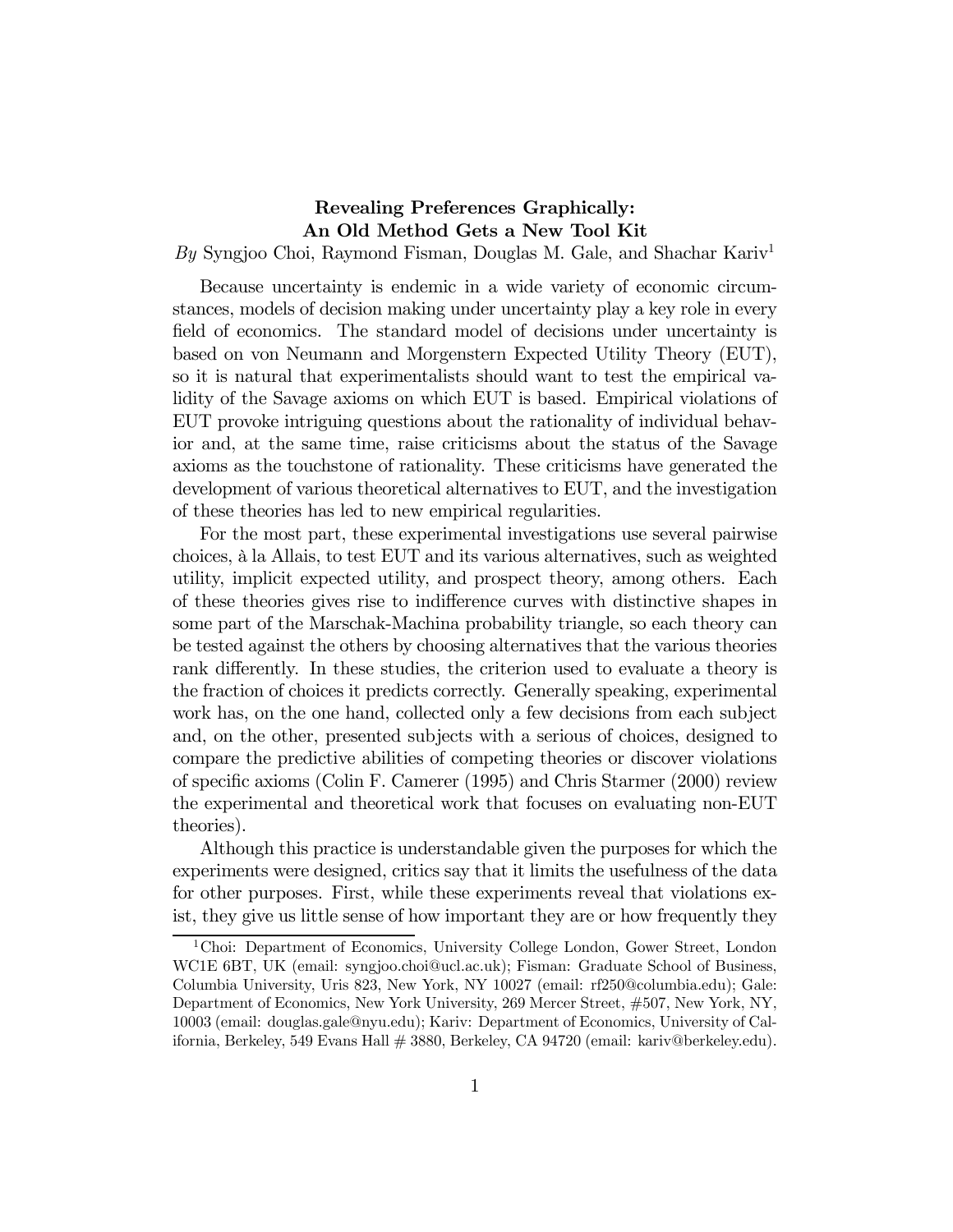occur. Most importantly, the typical analysis builds on ad hoc assumptions about an error generating process and lacks any substantive econometric methodology designed to compare the predictive power of different theories. Second, designing choices to reveal violations does not necessarily tell us very much about how choices are made in economic settings that are more often encountered in practice. A variation of this criticism is that the choice scenarios typically used are not very important to the applications of theories of choice under uncertainty in economics. Third, the small data sets generated for each subject force experimenters to pool data, thus ignoring individual heterogeneity and precluding the possibility of statistical modeling at the level of the individual subject.

These limitations highlight the importance of developing refined techniques and larger samples in order to enable a more rigorous test of choice under uncertainty. While considerable headway has been made in this endeavor, the problem remains a difficult one. New experimental results and theoretical advances can provide much richer guidance for understanding the preferences underlying decisions under uncertainty and the choices that implement them. Developing such methods will have far-reaching implications in many areas of economic theory and policy.

#### I. A new experimental design

Our objective of producing a general account of choice under uncertainty has led us to develop an experimental design that is innovative in a couple of ways. In the experimental test we study, subjects are presented with a standard economic decision problem that can be interpreted either as a portfolio choice problem (the allocation of wealth between two risky assets) or a consumer decision problem (the selection of a bundle of contingent commodities from a standard budget set). These decision problems are presented using a novel graphical interface that was developed for this purpose, where subjects see on a computer screen a graphical representation of the budget lines and make choices through a simple point-and-click. This intuitive and user-friendly interface allows for the quick and efficient elicitation of many decisions per subject under a wide range of budget sets.

In our concurrent paper, Syngjoo Choi, Raymond Fisman, Douglas M. Gale and Shachar Kariv (2006) (CFGK), each experiment consists of 50 independent decision problems. In each decision problem, a subject is asked to allocate tokens between two accounts, labeled x and y. The x account corresponds to the x-axis and the y account corresponds to the y-axis in a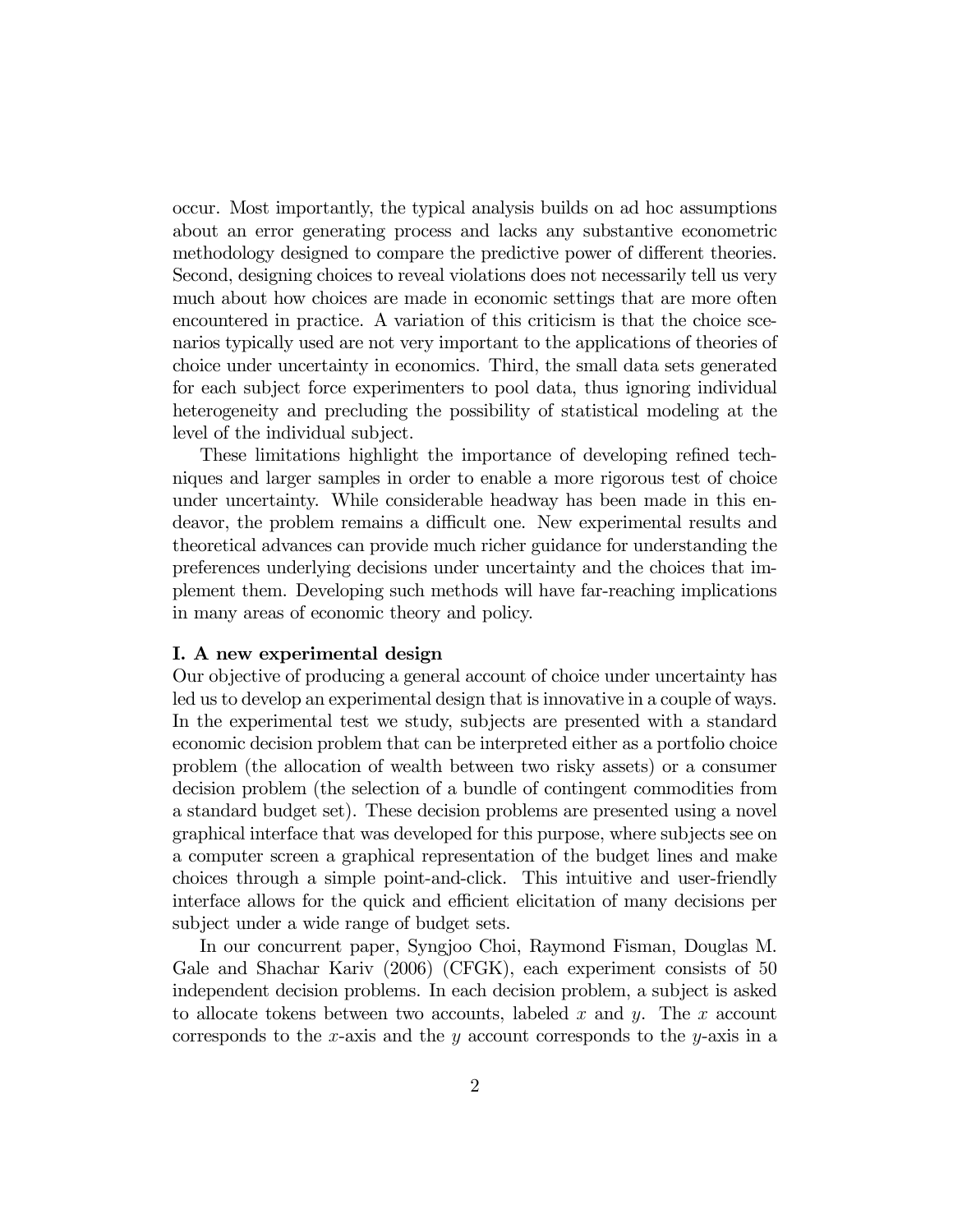two-dimensional graph. Each choice involves choosing a point on a budget line of possible token allocations. Each decision problem starts by having the computer select a budget line randomly from the set of lines that intersect at least one axis at or above the 50 token level and intersect both axes at or below the 100 token level. To choose an allocation, subjects use the mouse or the arrows on the keyboard to move the pointer on the computer screen to the desired allocation. At the end of each decision problem, the computer randomly selects one of the accounts, x or  $y$ , and the subject receives the number of tokens allocated to the account that was chosen.<sup>2</sup>

The advantages of this experimental design are several. First, the choice of a portfolio subject to a budget constraint provides more information than a binary choice. Second, it allows us to test a wider range of choices than can be tested using a pencil-and-paper experimental questionnaire. We may thus apply statistical models to estimate preferences at the level of the individual subject rather than pooling data or assuming homogeneity across subjects. Third, the experimental technique allows us to confront subjects with choice problems that span a broad range of common economic problems, both in theory and in empirical applications, rather than, as in existing methods, with stylized choices designed to test a particular theory.

In the remainder of the paper, we illustrate how this experimental design enables us to thoroughly analyze behavior under uncertainty at the individual level. The analysis builds on revealed preference techniques to determine whether the choices of hypothetical subjects are consistent with utility maximization and to recover their underlying preferences. Previous work consists primarily of a series of observed violations of specific axioms or presents evidence that challenges the assumption that choices are derived from well-behaved preferences, without quantifying the extent of violations. By contrast, we attempt to construct a metric for the consistency of individual behavior, and we have enough data to make such tests statistically useful.

## II. Consistency

Suppose there are two equally likely *states of nature* denoted by  $s = 1, 2$ and two associated Arrow securities. Let  $x_s$  denote the demand for the security that pays off in state  $s$  and let  $p_s$  denote its price. Without essential loss of generality, we normalize the prices so that  $p \cdot x = 1$ . Let  $\{(p^i, x^i)\}\$ 

 $2^2$ The computer program dialog window is shown in the experimental instructions which are reproduced at http://ist-socrates.berkeley.edu/~kariv/CFGK\_1.pdf.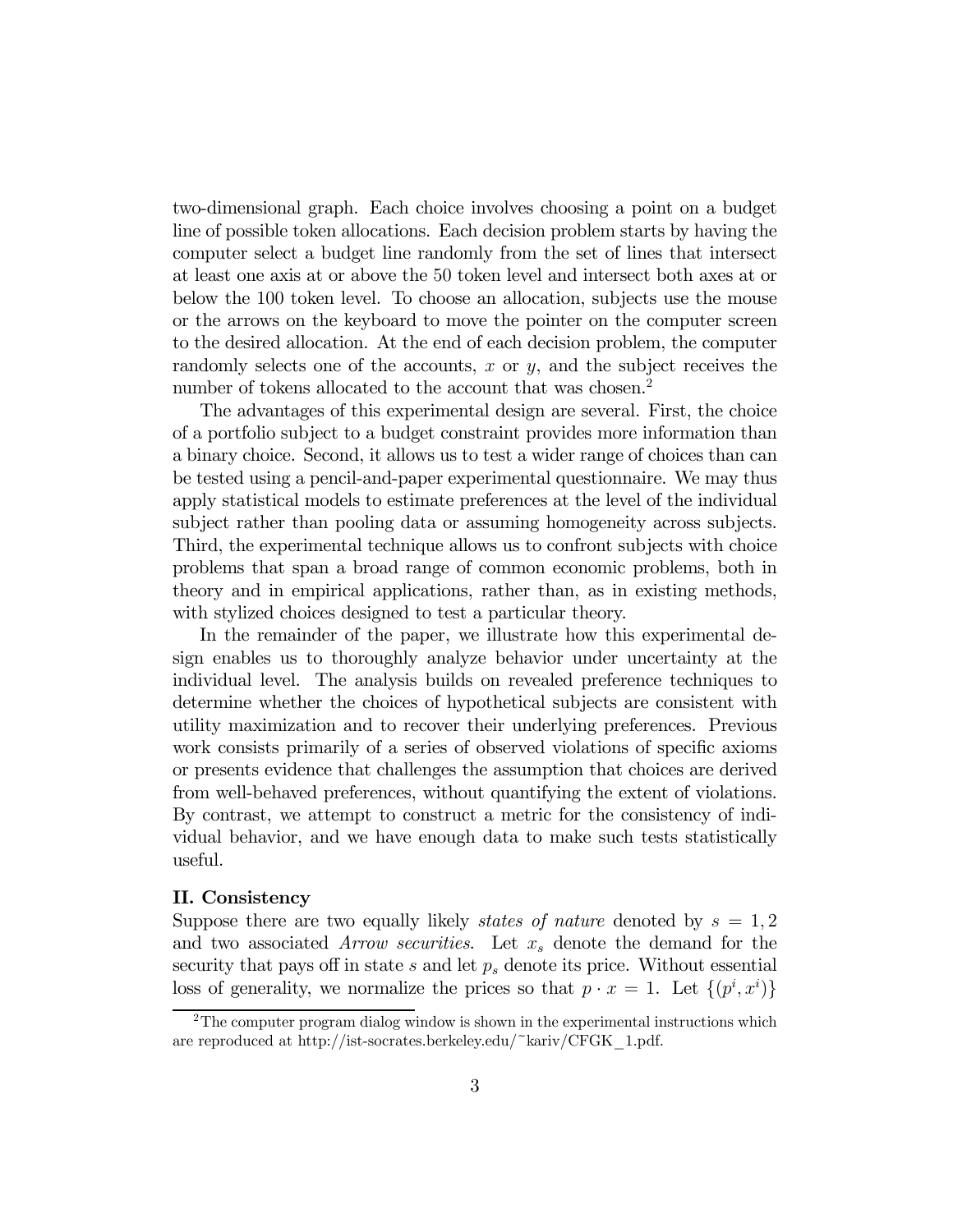be the data generated by some individual's choices, where  $p^i$  denotes the *i*-th observation of the price vector and  $x<sup>i</sup>$  denotes the associated portfolio. Then, a nondegenerate utility function  $u(x)$  is said to *rationalize* the observed behavior if  $u(x^i) \ge u(x)$  for all x such that  $p^i \cdot x^i \ge p^i \cdot x$  (u achieves the maximum on the budget set at the chosen portfolio). Following Sidney N. Afriat (1967), we can employ the Generalized Axiom of Revealed Preference (GARP) to test whether the data  $\{(p^i, x^i)\}$  may be rationalized by a utility function. GARP requires that if  $x^i$  is indirectly revealed preferred to  $x^j$ , then  $x^j$  is not *strictly* directly revealed preferred to  $x^i$   $(p^j \cdot x^i \geq p^j \cdot x^j)$ . Afriat's (1967) theorem tells us that if a finite data set satisfies GARP, then the data can be rationalized by a well-behaved (piecewise linear, continuous, increasing, and concave) utility function.

Since GARP offers an exact test (either the data satisfy GARP or they do not) and choice data almost always contain at least some violations, we use Afriat's (1972) Critical Cost Efficiency Index (CCEI) to quantify the extent of violation. The CCEI measures the amount by which each budget constraint must be relaxed in order to remove all violations of GARP. Hence, the CCEI provides a summary statistic of the overall consistency of the data with GARP. It can be interpreted as measuring the upper bound of the fraction of his wealth that an individual is 'wasting' by making inconsistent choices. The closer the CCEI is to one, the smaller the perturbation of budget sets required to remove all violations and thus the closer the data are to satisfying GARP.

Next, we generate a benchmark level of consistency. To this end, we generate a random sample of hypothetical subjects who implement the power utility function  $u(x) = x^{1-\rho}/(1-\rho)$ , commonly employed in the empirical analysis of choice under uncertainty, with error. The likelihood of error is assumed to be a decreasing function of the utility cost of an error. More precisely, we assume an idiosyncratic preference shock that has a logistic distribution

$$
\Pr(x^*) = \frac{e^{\gamma \cdot u(x^*)}}{\int \limits_{x:p \cdot x=1} e^{\gamma \cdot u(x)}},
$$

where the precision parameter  $\gamma$  reflects sensitivity to differences in utility. The choice of portfolio becomes purely random as  $\gamma$  goes to zero, whereas the probability of the portfolio yielding the highest expected utility approaches one as  $\gamma$  goes to infinity.

Figure 1 summarizes the distributions of CCEI scores generated by sam-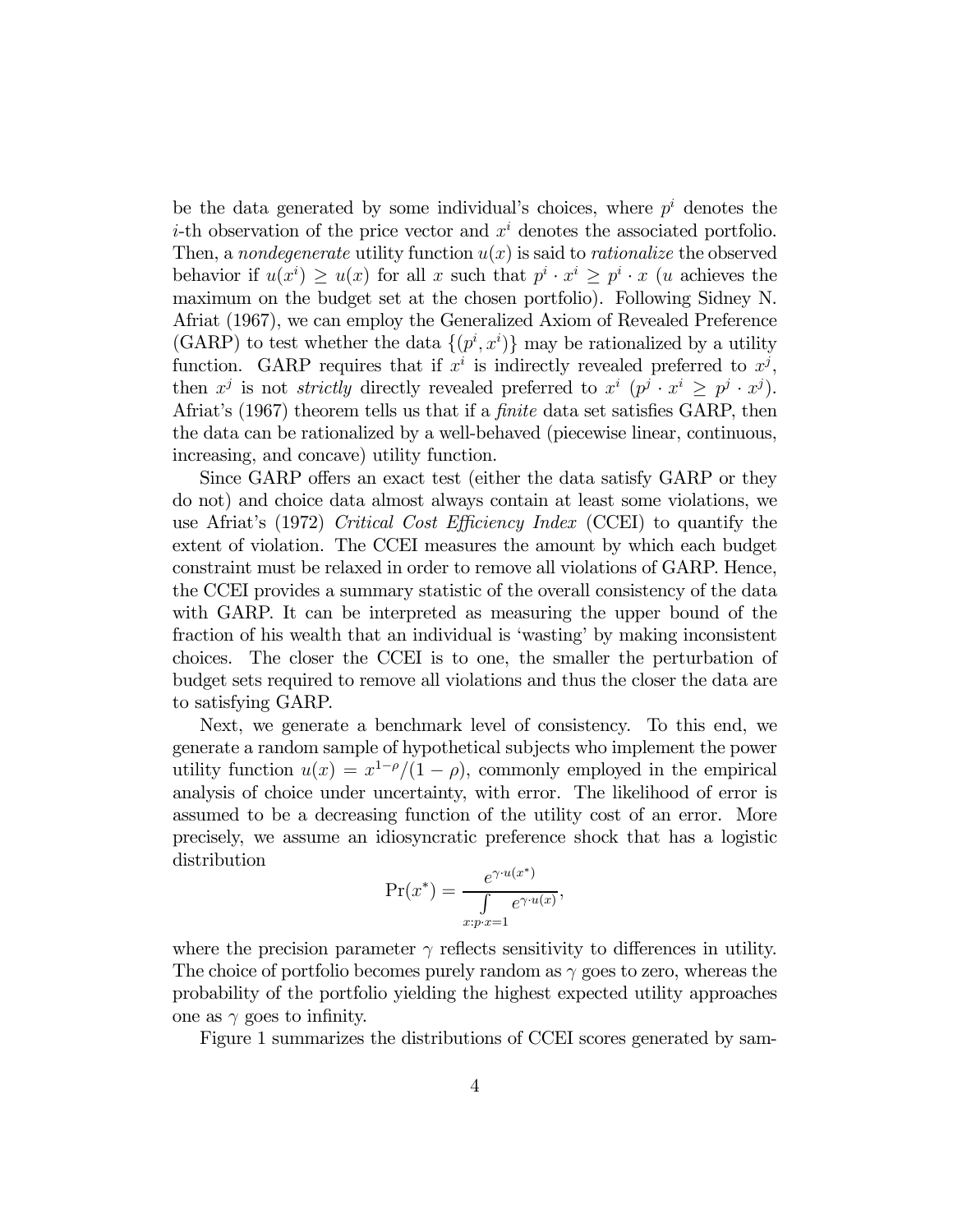ples of 25,000 hypothetical subjects with  $\rho = 1/2$ , which is in the range of some recent estimates, and various levels of  $\gamma$ . Each of the 25,000 hypothetical subjects makes 50 choices from randomly generated budget sets in the same way as the human subjects do in CFGK. The data provide a clear illustration of the extent to which the hypothetical subjects did worse than choosing consistently and the extent to which they did better than choosing randomly, and demonstrate that if utility maximization is not in fact the correct model, then our experiment is sufficiently powerful to detect it.

Finally, we note that there is a very high probability that even random behavior will pass the GARP test if the number of individual decisions is as low as it usually has been in experiments, thus underscoring the need to collect data on a large number of decisions per subject. To illustrate this point, we use the test designed by Stephen G. Bronars (1987) which employs the choices of a hypothetical subject who randomizes uniformly among all allocations on each budget set as a point of comparison. To this end, we calibrate the choices of 25,000 random subjects ( $\gamma = 0$ ) over 5, 10, 15, 20 and 50 budgets. The results are presented in Figure 6, which shows that the distribution of consistency values is skewed to the left as the number of budget sets increases.

## III. Recoverability

Since GARP imposes on the data the complete set of conditions implied by utility maximization, revealed preference relations in the data thus contain the information that is necessary for recovering the underlying preferences. Therefore, we now turn to the problem of recovering underlying preferences using the revealed preference techniques developed by Hal R. Varian (1982). This approach is purely non-parametric and uses only information about the revealed preference relations in the data (the computer program and details of the algorithm are available from the authors upon request).

We next give a brief outline of Varian's algorithm, which provides the tightest possible bounds on indifference curves through an allocation  $x^0$  that has not been observed in the previous data  $\{(p^i, x^i)\}\)$ . First, we consider the set of prices at which  $x^0$  could be chosen and be consistent, i.e. does not add violations of GARP, with the previously observed data. This set of prices is the solution to the system of linear inequalities constructed from the data and revealed preference relations. Call this set  $S(x^0)$ . Second, we use  $S(x^0)$ to generate the set of observations,  $RP(x^0)$ , revealed preferred to  $x^0$  and the set of observations,  $RW(x^0)$ , revealed worse than  $x^0$ .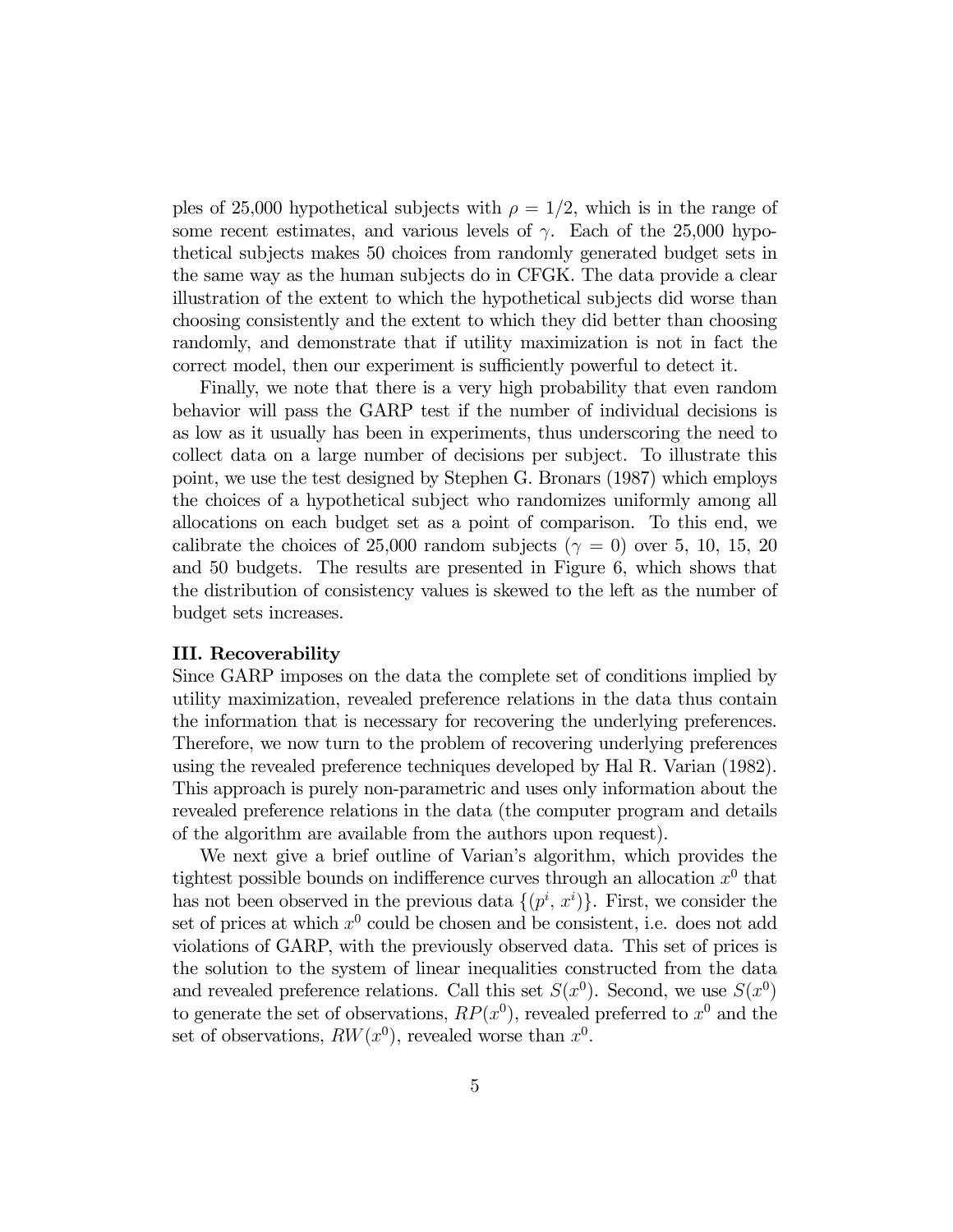It is not difficult to show that  $RP(x^0)$  is simply the convex monotonic hull of all allocations revealed preferred to  $x^0$ . To understand the construction of  $RW(x^0)$ , note that if  $x^0$  is directly revealed preferred to some portfolio x for all prices  $p^0 \in S(x^0)$   $(p^0 \cdot x^0 > p^0 \cdot x)$ , then it is indirectly revealed preferred to any allocation in the budget set on which  $x$  was chosen. Similarly, it is indirectly revealed preferred to all observations that  $x$  is revealed preferred to and so on. Hence, the two sets  $RP(x^0)$  and the complement of  $RW(x^0)$ form the tightest inner and outer bounds on the set of allocations preferred to  $x^0$ . Similarly,  $RW(x^0)$  and the complement of  $RP(x^0)$  form the tightest inner and outer bounds on the set of allocations worse than  $x^0$ .

Figure 3 depicts the construction of the bounds described above through some allocation  $x^0$  for hypothetical types whose choices fit with some canonical utility functions. In addition to the  $RW(x^0)$  and  $RP(x^0)$  sets, we also show the choices as well as the budget sets used to construct  $RW(x^0)$ . The top panel shows the bounds on the indifference curve for risk neutrality where the revealed worse and preferred sets closely bound a linear indifference curve with slope of about  $-1$ . The bottom left panel shows the bounds for a utility function with infinite risk aversion where the bounds suggest a near-right angled indifference curve. Finally, the bottom right panel shows the bounds for loss aversion preferences (where the safe portfolio  $x_1 = x_2$  is taken to be the reference point) where the bounds imply there is a distinct "kink" at the certainty line.

We have obviously shown just a small subset of possible choices, and have chosen them to highlight the merits of our approach and to illustrate the power of the experimental methodology. While these cases generate a particularly close fit, we may generally provide reasonably precise bounds as long as  $x^0$  is chosen within the convex hull of the data. Since the nonparametric approach makes no assumptions about the form, parametric or otherwise, of the underlying utility function, it provides relatively little information about the structure of preferences. For this, standard parametric tools from demand analysis can also be brought to bear in order properly to understand preferences. Econometric analyses based on experimental data of the type we discuss here may be found in CFGK.

### IV. Concluding remarks

The experimental and analytical techniques described above also serve as a foundation for studying decision making in other choice scenarios. For example, Fisman, Kariv, and Daniel Markovits (2006) employ a similar exper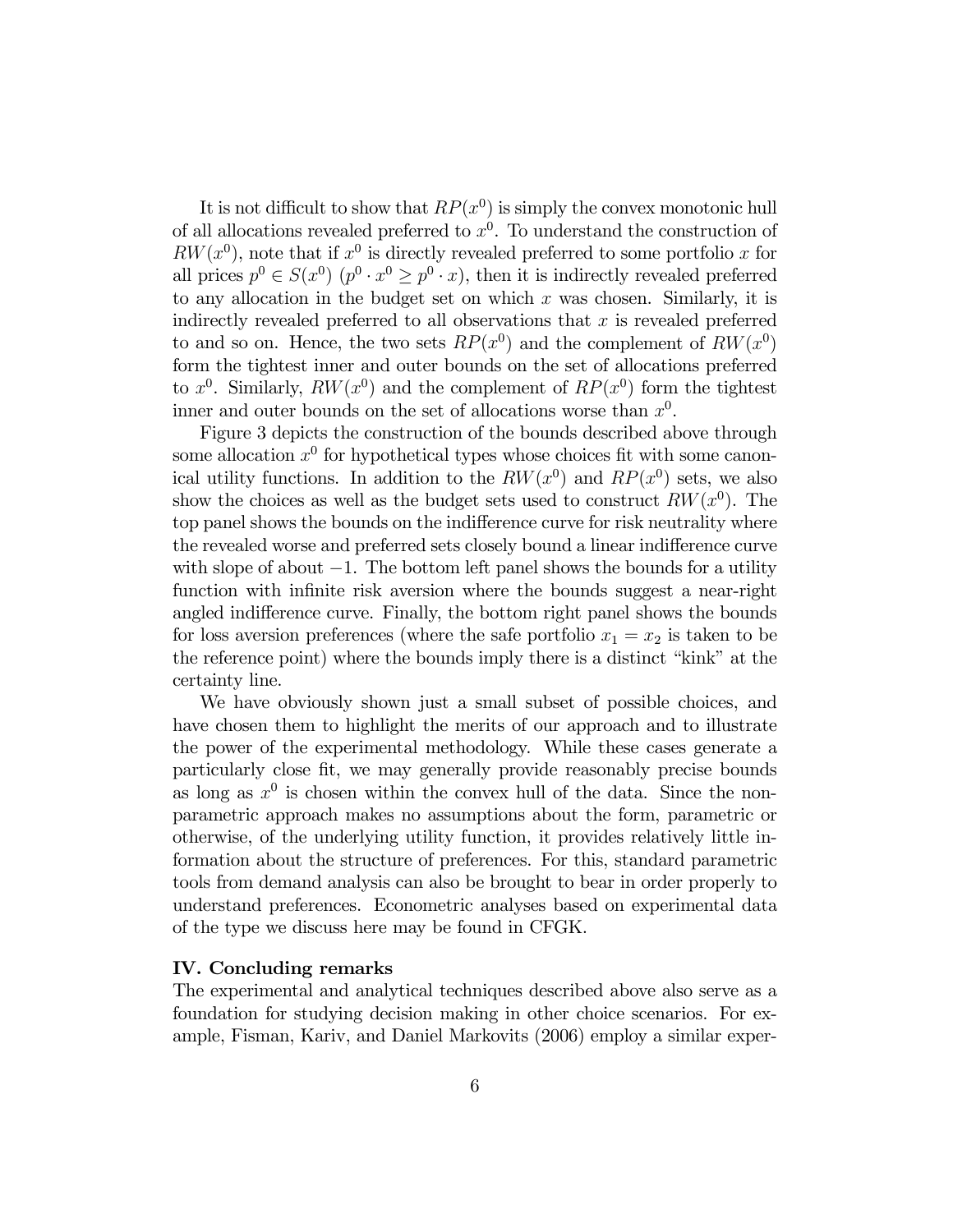imental methodology to study social preferences. While the papers share a similar experimental methodology, they address very different questions and produce very different behaviors. We believe that our experimental apparatus will ultimately prove to be a useful tool in a range of disciplines interested in examining individual choices, and extensions of our method will continue to improve our understanding of choice under uncertainty.

### References

- [1] Afriat, Sidney N. 1967. "The Construction of a Utility Function from Expenditure Data." International Economic Review, 8(1): 67-77.
- [2] Afriat, Sidney N. 1972. "Efficiency Estimation of Production Functions." International Economic Review, 13(3): 568-598.
- [4] Bronars, Stephen G. 1987. "The power of nonparametric tests of preference maximization." Econometrica, 55(3): 693-698.
- [5] Camerer, Colin F. 1995. "Individual Decision Making." In Handbook of Experimental Economics, ed. John Kagel and Alvin Roth. Princeton: Princeton University Press.
- [7] Choi, Syngjoo, Raymond Fisman, Douglas M. Gale, and Shachar Kariv. 2006 "Substantive and Procedural Rationality in Decisions under Uncertainty." mimeo.
- [8] Fisman Raymond, Shachar Kariv, and Daniel Markovits. 2006 "Individual Preferences for Giving." mimeo.
- [10] Starmer, Chris. 2000. "Developments in Non-Expected Utility Theory: The Hunt for a descriptive Theory of Choice under Risk." Journal of Economic Literature, 38(2): 332-382.
- [11] Varian, Hal R. 1982 "The Nonparametric Approach to Demand Analysis." Econometrica, 50(4): 945-972.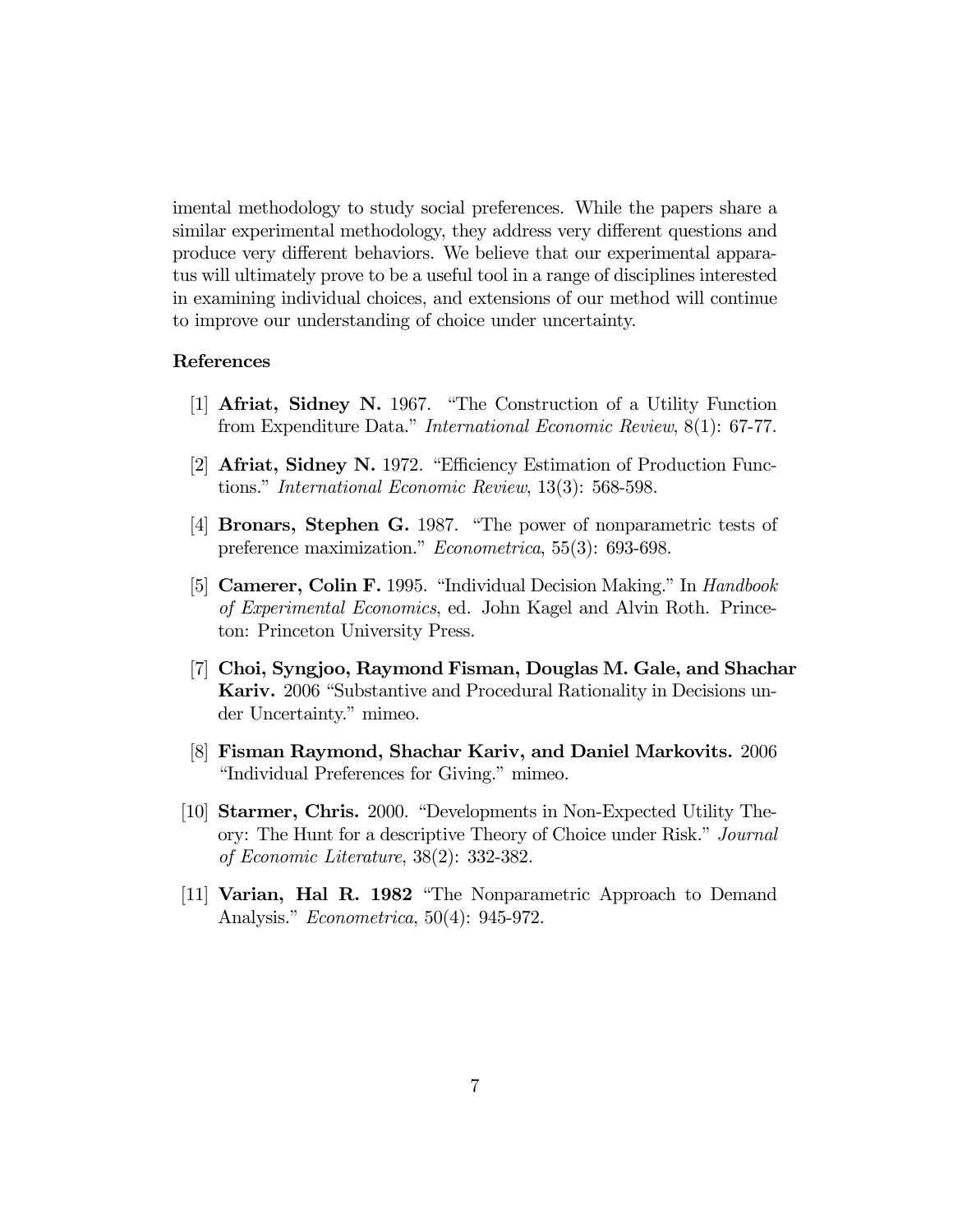

Figure 1: The distribution of CCEI scores *ρ*=1/2 and *γ*=1/4,1/2,1,5,10